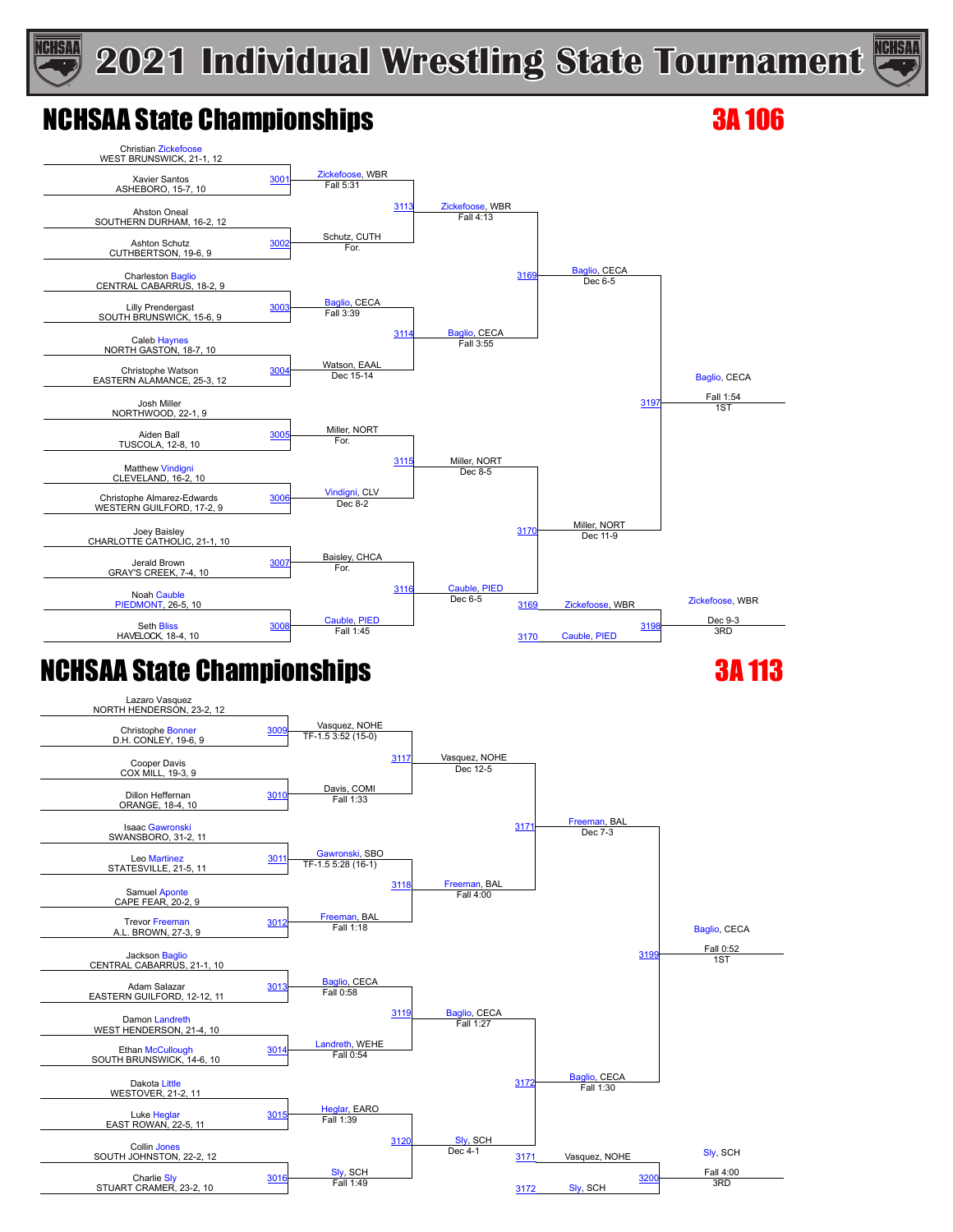



#### NCHSAA State Championships 3A 120





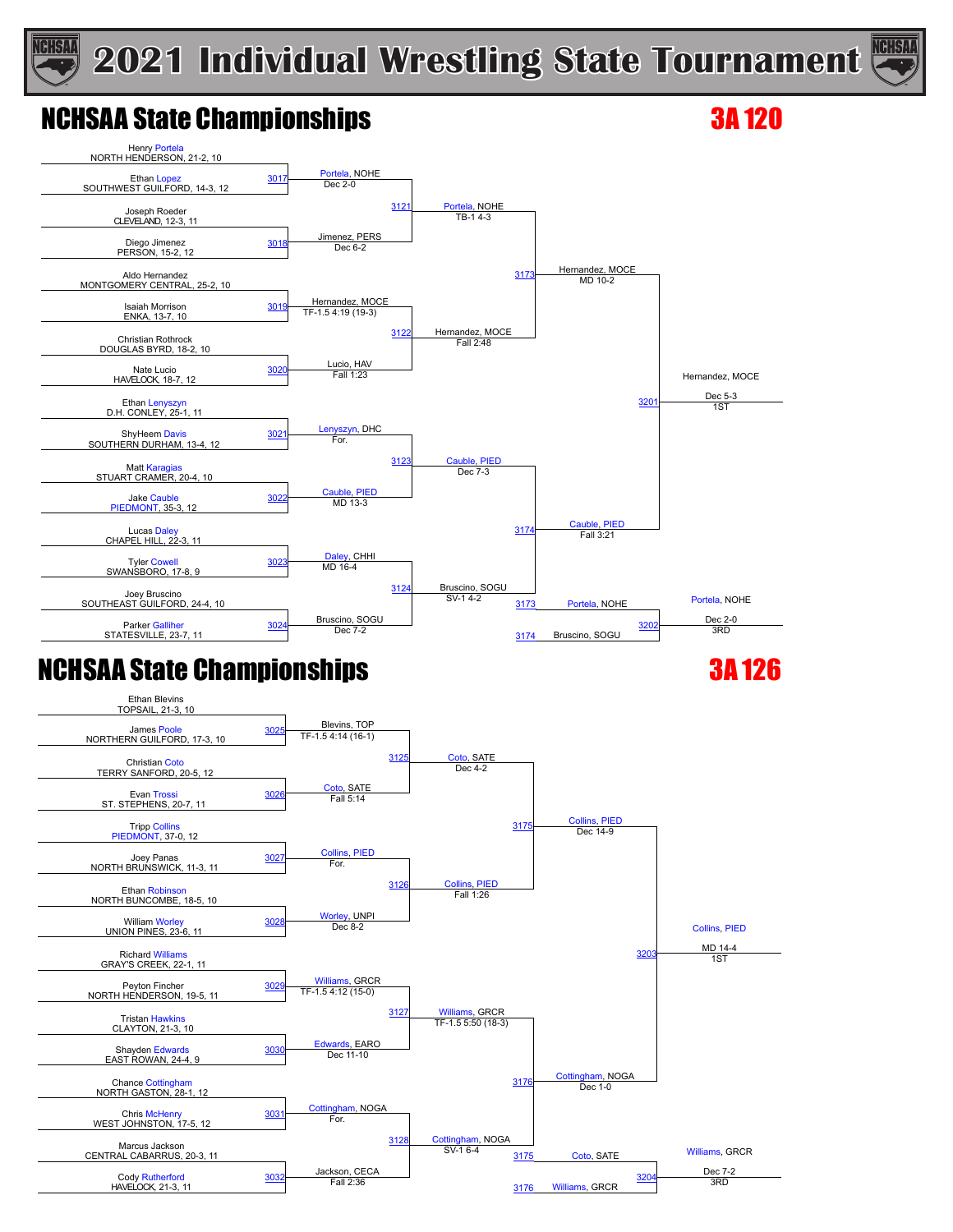

### NCHSAA State Championships 3A 132

**ICHSAA** 



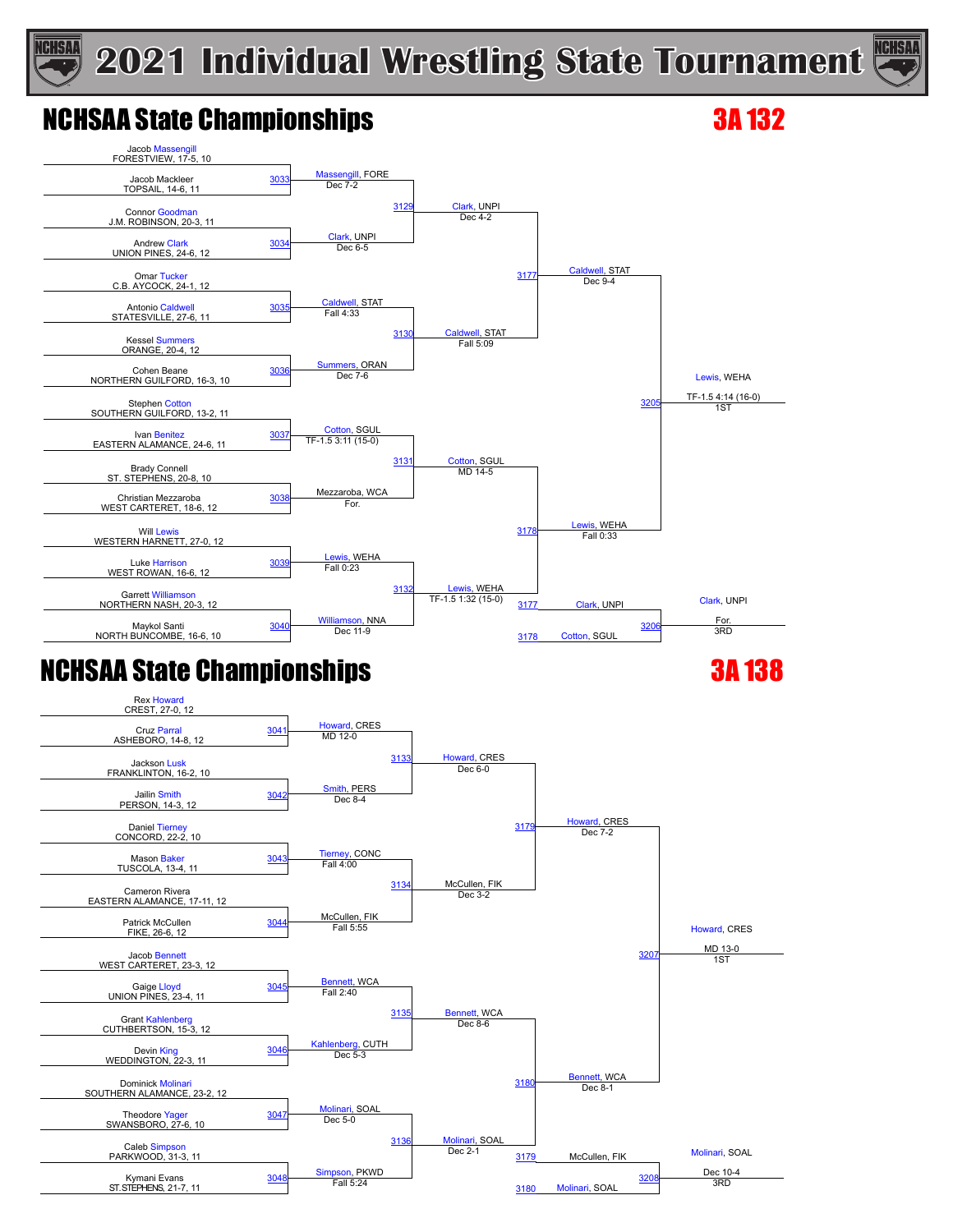



### NCHSAA State Championships 3A 145





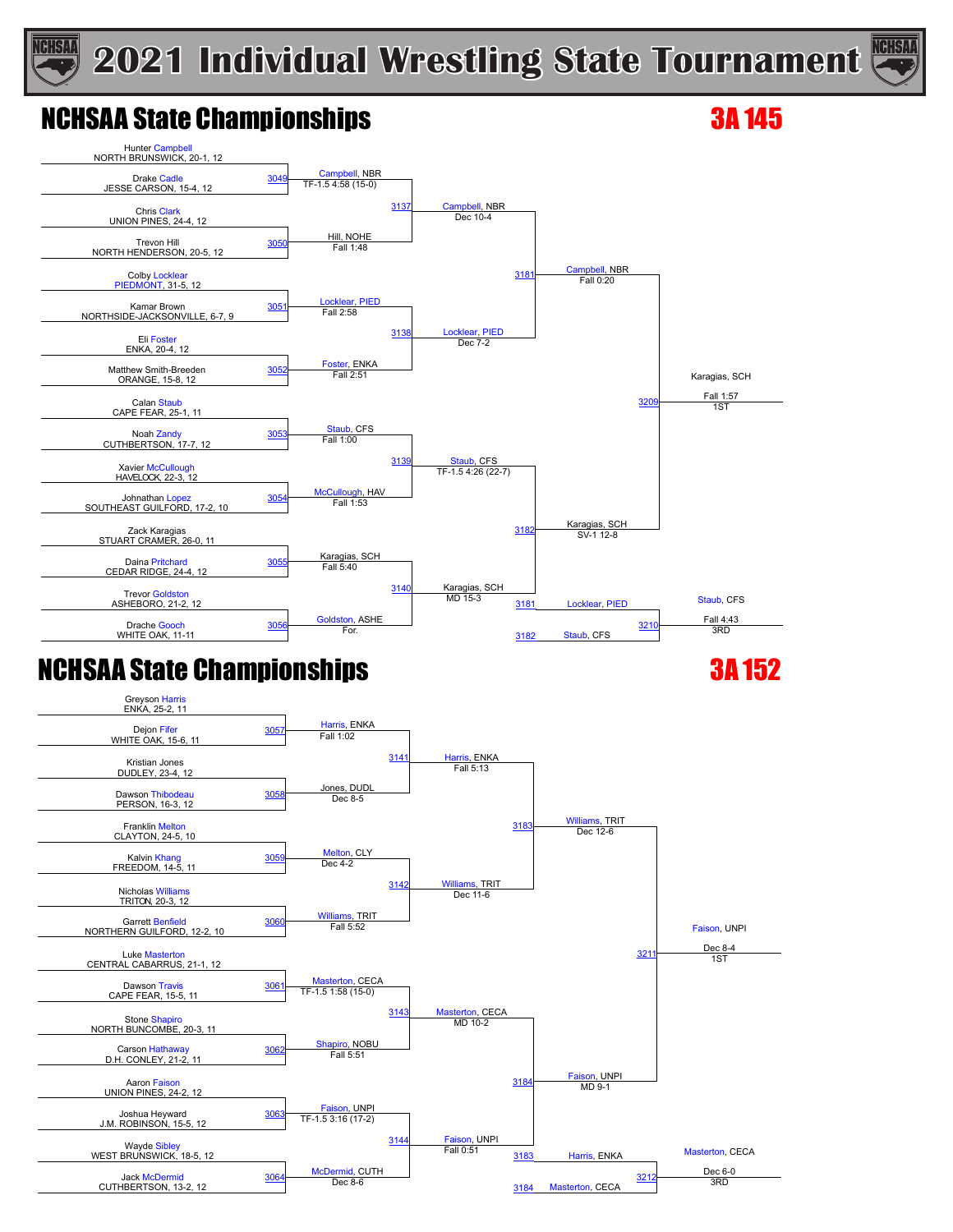

### NCHSAA State Championships 3A 160

**ICHSAA** 



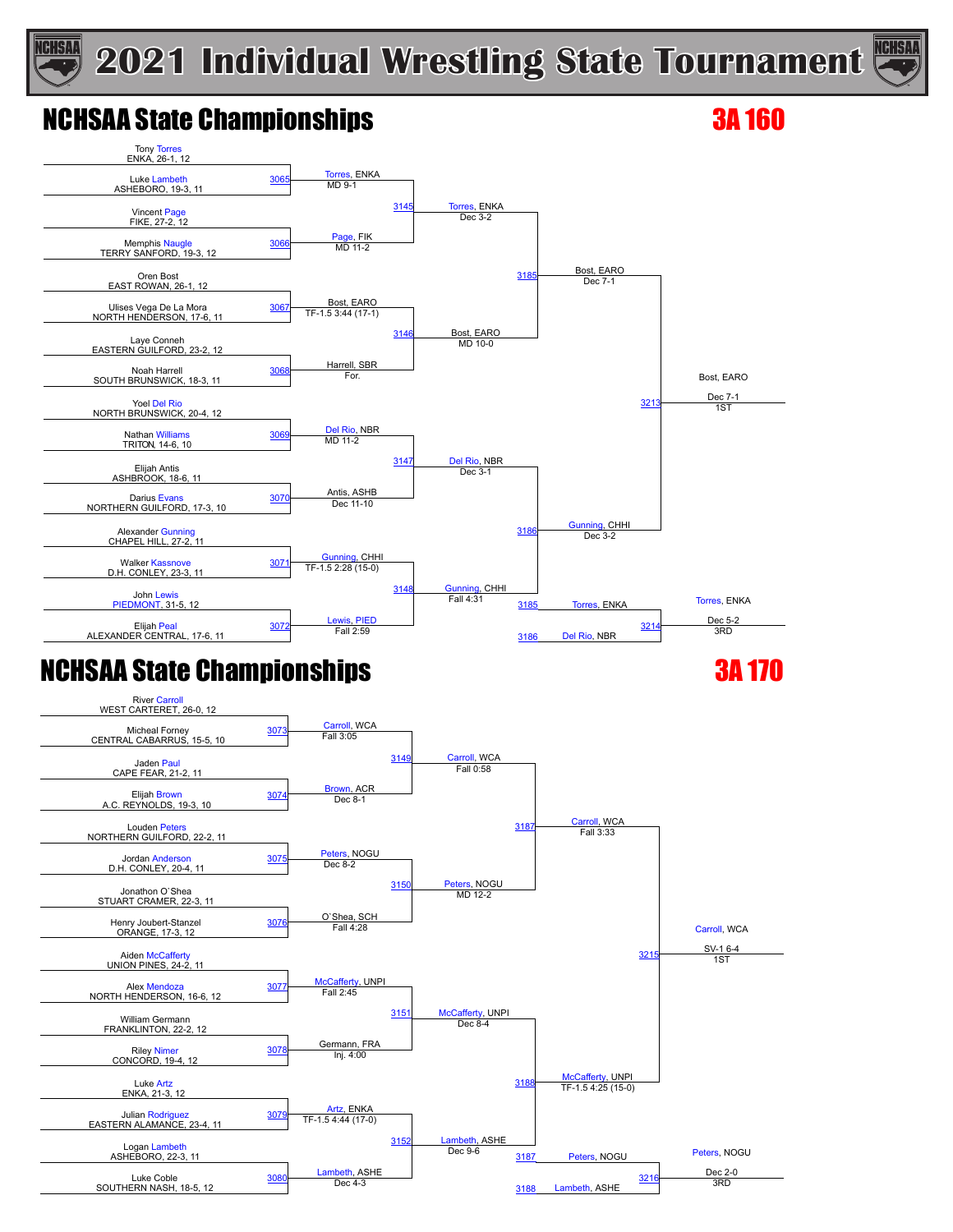# **ICHSAA**

### **2021 Individual Wrestling State Tournament**



### NCHSAA State Championships 3A 182